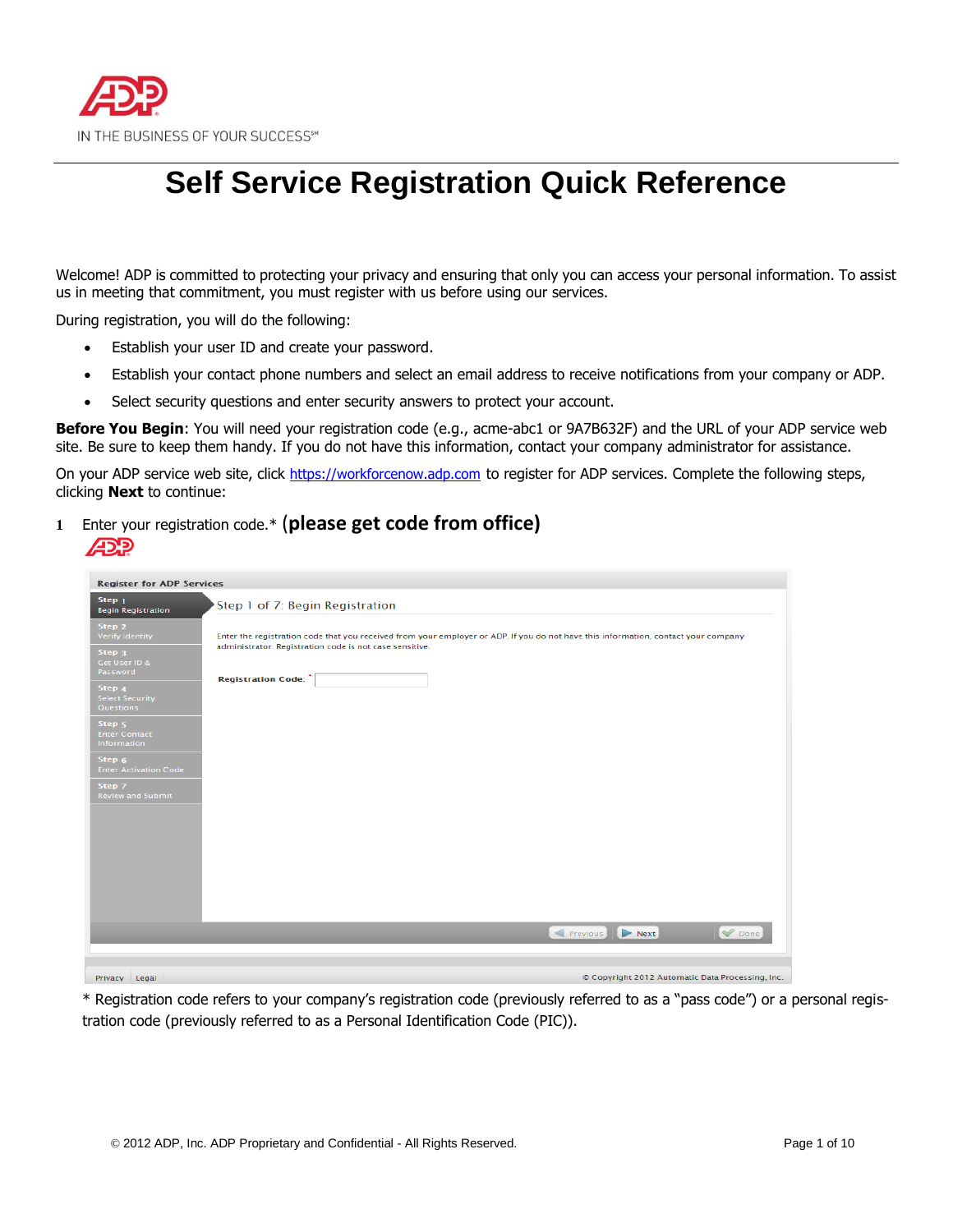

**2** Enter your name and personal information exactly as they exist in your company records. **Note**: The options available on this page might vary based on your company setup.

| <b>Register for ADP Services</b>               |                                                                                |          |   |                                                                                                                              |  |
|------------------------------------------------|--------------------------------------------------------------------------------|----------|---|------------------------------------------------------------------------------------------------------------------------------|--|
| Step <sub>1</sub><br><b>Begin Registration</b> | Step 2 of 7: Verify Identity                                                   |          |   |                                                                                                                              |  |
| Step 2<br>Verify Identity<br>Step <sub>3</sub> | information so we can verify your identity.                                    |          |   | ADP is committed to protecting your privacy and ensuring that only you can access your information. We ask for some personal |  |
| Get User ID &<br>Password                      | <b>Company Name:</b>                                                           |          |   | Company (Not your company? Re-enter your registration code.)                                                                 |  |
| Step 4<br><b>Select Security</b><br>Questions  | <b>Identity Type</b>                                                           | Full SSN |   | $\overline{\phantom{a}}$                                                                                                     |  |
| Step <sub>5</sub>                              | First Name:                                                                    |          |   |                                                                                                                              |  |
| <b>Enter Contact</b>                           | Last Name:                                                                     |          |   |                                                                                                                              |  |
| Information                                    | SSN or EIN or ITIN:                                                            |          | ◙ |                                                                                                                              |  |
| Step 6<br><b>Enter Activation Code</b>         | Confirm SSN or EIN or ITIN:                                                    |          |   |                                                                                                                              |  |
| Step 7<br><b>Review and Submit</b>             |                                                                                |          |   |                                                                                                                              |  |
|                                                | Note: The options available on this page may vary based on your company setup. |          |   |                                                                                                                              |  |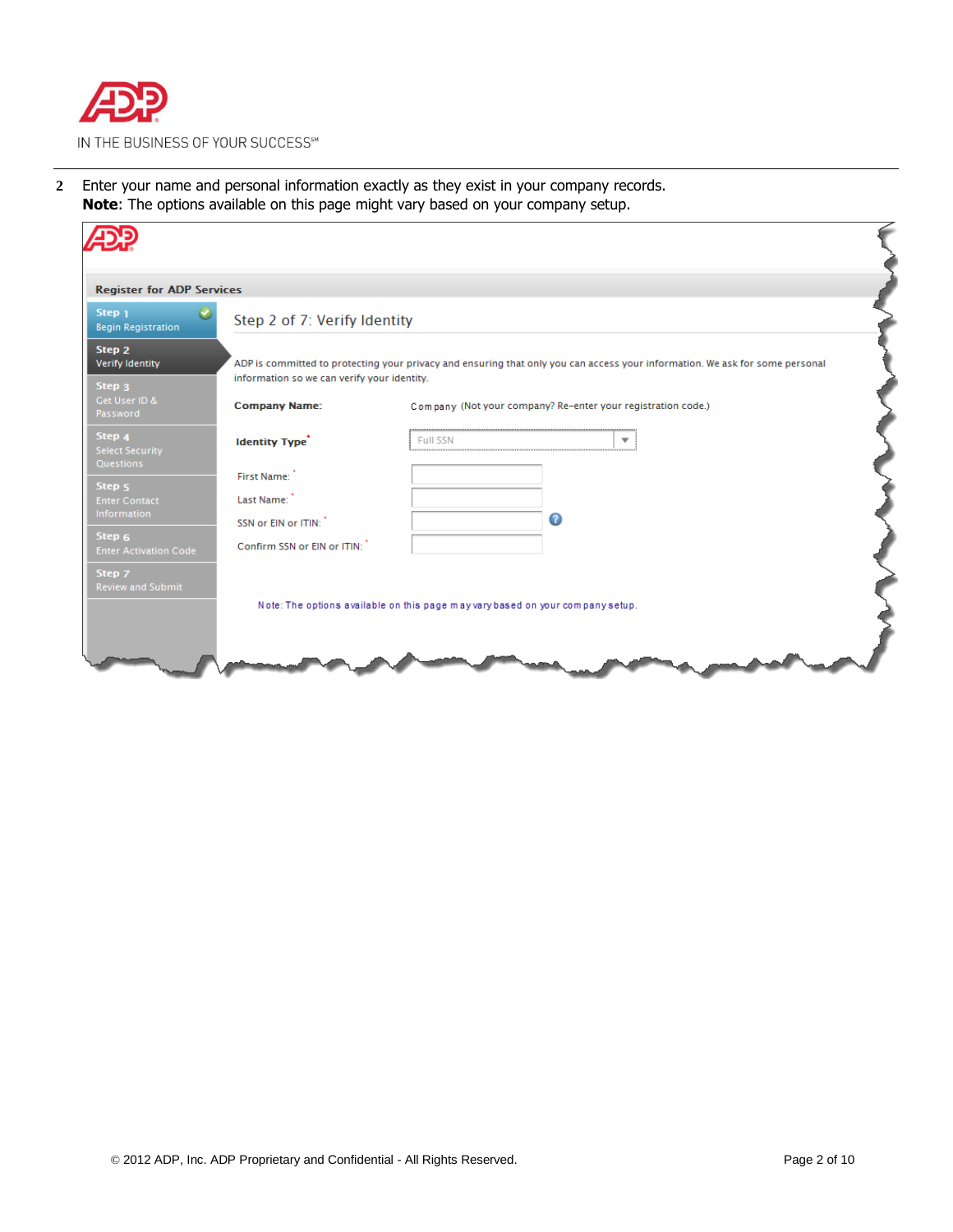

**3** Establish your user ID and create your password to log in to your ADP service. Passwords must be at least 8 characters long and contain at least 1 letter and 1 number. Passwords are case sensitive. **Note**: Depending on the ADP services your company uses, the option to create your user ID might not be available.

| <b>Register for ADP Services</b>                                             |                                     |                                                              |                                                                                                                                                                                                                                                                              |
|------------------------------------------------------------------------------|-------------------------------------|--------------------------------------------------------------|------------------------------------------------------------------------------------------------------------------------------------------------------------------------------------------------------------------------------------------------------------------------------|
| Step <sub>1</sub><br><b>Begin Registration</b>                               | Step 3 of 7: Get User ID & Password |                                                              |                                                                                                                                                                                                                                                                              |
| Step 2<br>Verify Identity                                                    | Welcome, New User                   | You will use this information to log in to your ADP service. |                                                                                                                                                                                                                                                                              |
| Step <sub>3</sub><br>Get User ID &<br>Password                               | <b>Your User ID:</b>                |                                                              |                                                                                                                                                                                                                                                                              |
| Step 4<br><b>Select Security</b><br><b>Questions</b>                         | <b>Create Your Password</b>         |                                                              | Passwords must be at least 8 characters long and contain at least 1 letter and 1 number. Passwords are case sensitive. It is recommended<br>that passwords be 12 or more characters and contain a mix of upper case and lower case letters, numbers, and special characters. |
| Step <sub>5</sub><br><b>Enter Contact</b><br><b>Information</b>              | Password <sup>-</sup>               | <br>Password strength:Strong                                 | $\boldsymbol{c}$                                                                                                                                                                                                                                                             |
|                                                                              |                                     |                                                              | The mnemonic, "The first time I traveled to a foreign<br>country I was 9 years old" can be used to create the                                                                                                                                                                |
| Step 6<br><b>Enter Activation Code</b><br>Step 7<br><b>Review and Submit</b> | Confirm Password:                   |                                                              | password "tFt!t2@FC1w9y0" using the following<br>techniques:<br>. Use the first letter of most words.                                                                                                                                                                        |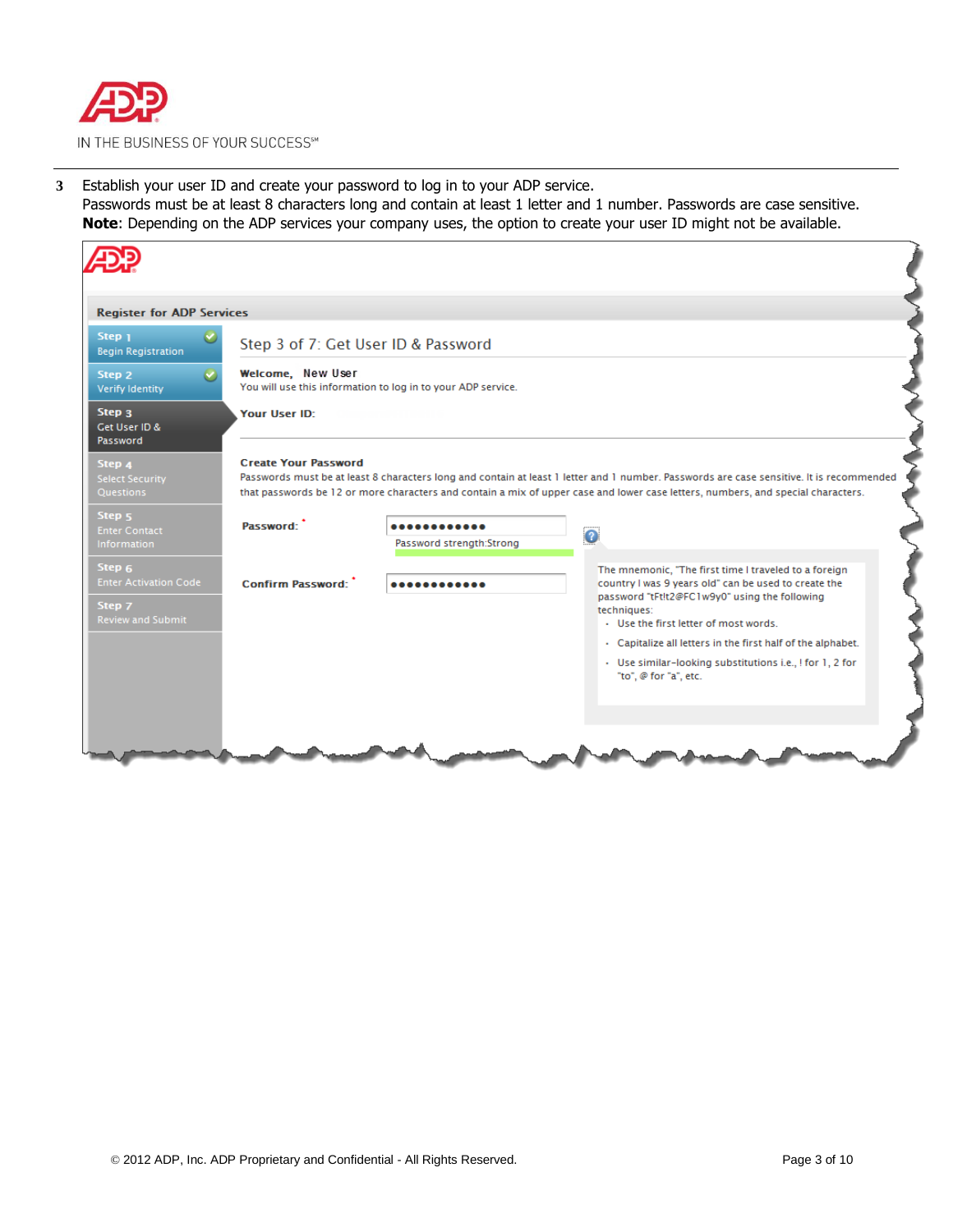

**4** Select security questions and enter security answers to protect your account.

Answers must be at least 2 alphanumeric characters long and are not case sensitive. Be sure to read the questions carefully and enter appropriate answers that you will remember later.

**Note**: You will be required to respond with the exact answers to confirm that you are the rightful owner of the account if you ever forget your user ID or password.

| <b>Register for ADP Services</b>                                              |                                                                                                                                                                                           |  |  |  |  |
|-------------------------------------------------------------------------------|-------------------------------------------------------------------------------------------------------------------------------------------------------------------------------------------|--|--|--|--|
| Step <sub>1</sub><br>Ø<br><b>Begin Registration</b>                           | Step 4 of 7: Select Security Questions and Answers<br>To protect your account, the information you enter will be used to verify your identity if you forget your user ID and/or password. |  |  |  |  |
| Step <sub>2</sub><br>$\omega$<br>Verify Identity                              |                                                                                                                                                                                           |  |  |  |  |
| $\checkmark$<br>Step <sub>3</sub><br>Get User ID &<br>Password                | <b>Security Questions and Answers</b><br>Answers must be at least 2 alphanumeric characters long and are not case sensitive. Be sure to choose answers you can remember.                  |  |  |  |  |
| Step 4<br><b>Select Security</b><br>Questions                                 | Question 1:<br>$\overline{\phantom{a}}$<br>Answer 1:                                                                                                                                      |  |  |  |  |
| Step <sub>5</sub><br><b>Enter Contact</b><br>Information<br>Step <sub>6</sub> | Ouestion 2:<br>$\overline{\mathbf{v}}$<br>Answer 2:                                                                                                                                       |  |  |  |  |
| <b>Enter Activation Code</b><br>Step 7<br><b>Review and Submit</b>            | Question 3:<br>$\overline{\phantom{a}}$<br>Answer 3:                                                                                                                                      |  |  |  |  |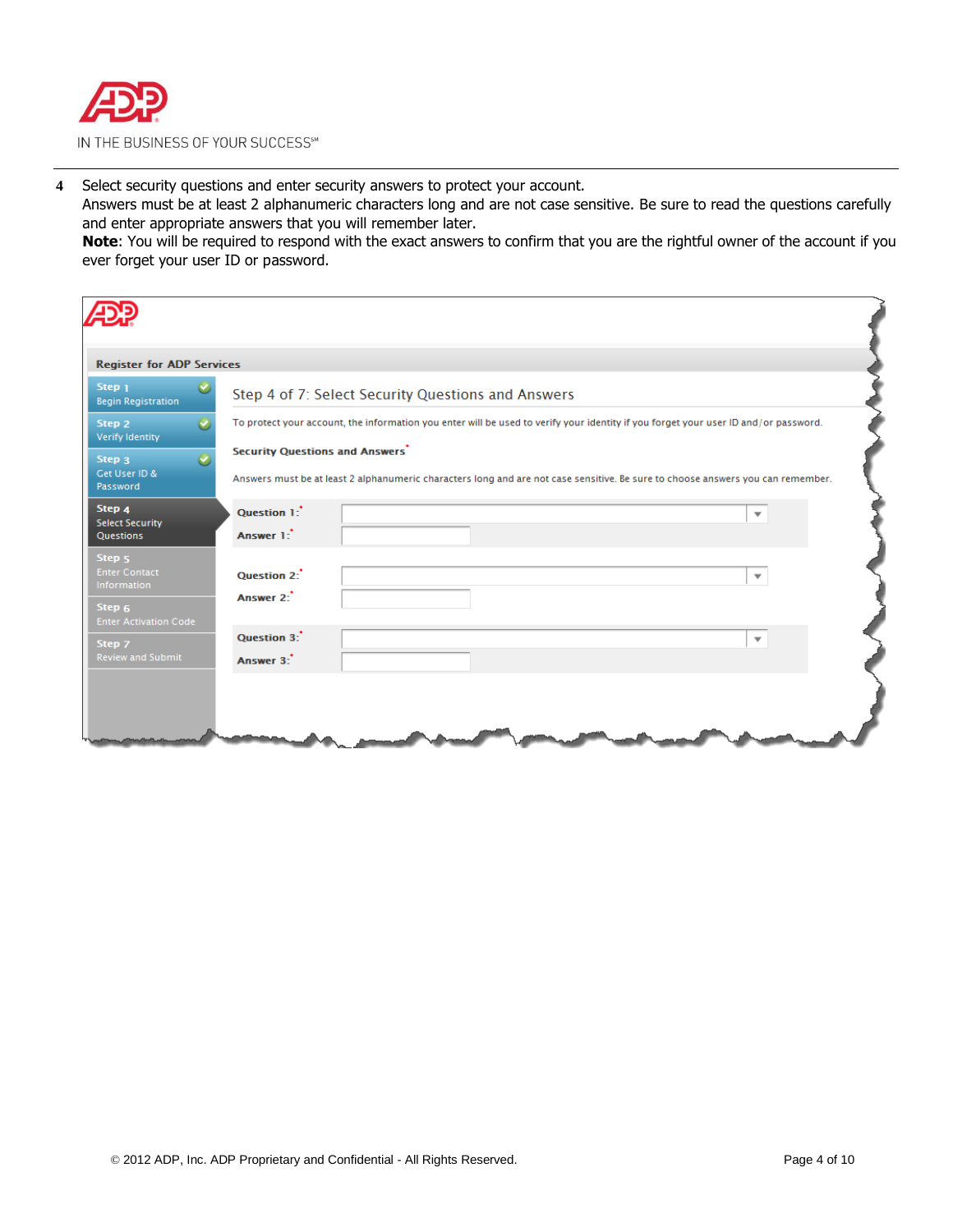

**5** Enter your contact information to receive notifications from your company or ADP. The contact information you enter here may also be used to retrieve your forgotten user ID or password.

### **IMPORTANT:**

### **Please remember to select the "Use for Notifications" button next to the email address field.**

**Note**: ADP will send an activation code to your email address and/or phone numbers to confirm they belong to you.

|                                                          | <b>Register for ADP Services</b> |                                             |                                             |                         |                              |                                                                                                                                                                                                                                                                     |  |
|----------------------------------------------------------|----------------------------------|---------------------------------------------|---------------------------------------------|-------------------------|------------------------------|---------------------------------------------------------------------------------------------------------------------------------------------------------------------------------------------------------------------------------------------------------------------|--|
| Step <sub>1</sub><br><b>Begin Registration</b>           |                                  |                                             | Step 5 of 7: Enter Your Contact Information |                         |                              |                                                                                                                                                                                                                                                                     |  |
| Step 2<br>Verify Identity                                | $\boldsymbol{\Theta}$            | that we can contact you.                    |                                             |                         |                              | Enter your contact information to receive communication from your company and/or ADP. ADP will send you an activation code to confirm                                                                                                                               |  |
| Step <sub>3</sub><br>Get User ID &<br>Password           | $\omega$                         |                                             |                                             |                         |                              | ADP may send notifications when your pay statements are ready, benefit enrollment changes are processed, and/or workflow items need<br>your attention. If you forget your login information, ADP can send you an email with your temporary password and/or user ID. |  |
| Step 4                                                   | $\omega$                         | <b>Email Addresses</b>                      |                                             |                         | <b>Use for Notifications</b> |                                                                                                                                                                                                                                                                     |  |
| <b>Select Security</b><br>Questions                      |                                  | Work:                                       |                                             |                         | Ő                            |                                                                                                                                                                                                                                                                     |  |
| Step <sub>5</sub><br><b>Enter Contact</b><br>Information |                                  | <b>Personal Email:</b>                      |                                             |                         | ∩                            |                                                                                                                                                                                                                                                                     |  |
| Step <sub>6</sub><br><b>Enter Activation Code</b>        |                                  |                                             |                                             |                         |                              |                                                                                                                                                                                                                                                                     |  |
|                                                          |                                  | <b>Phone Numbers</b>                        |                                             |                         |                              | If you forget your login information, ADP can send you a text message with your temporary password and/or user ID. ADP does not charge<br>for this service, but standard text and data charges might apply from your mobile phone carrier. Terms and conditions.    |  |
|                                                          |                                  | <b>Work Phone:</b>                          | United States +1                            | ▼                       |                              | Ext.                                                                                                                                                                                                                                                                |  |
|                                                          |                                  | <b>Work Mobile:</b><br>phone at my request. | United States +1                            | ▼                       |                              | $\sqrt{}$ I authorize ADP to send my login information to this                                                                                                                                                                                                      |  |
| Step 7<br><b>Review and Submit</b>                       |                                  | <b>Personal Mobile:</b>                     | United States +1                            | $\overline{\mathbf{v}}$ |                              | I authorize ADP to send my login information to this                                                                                                                                                                                                                |  |
|                                                          |                                  | phone at my request.                        |                                             |                         |                              |                                                                                                                                                                                                                                                                     |  |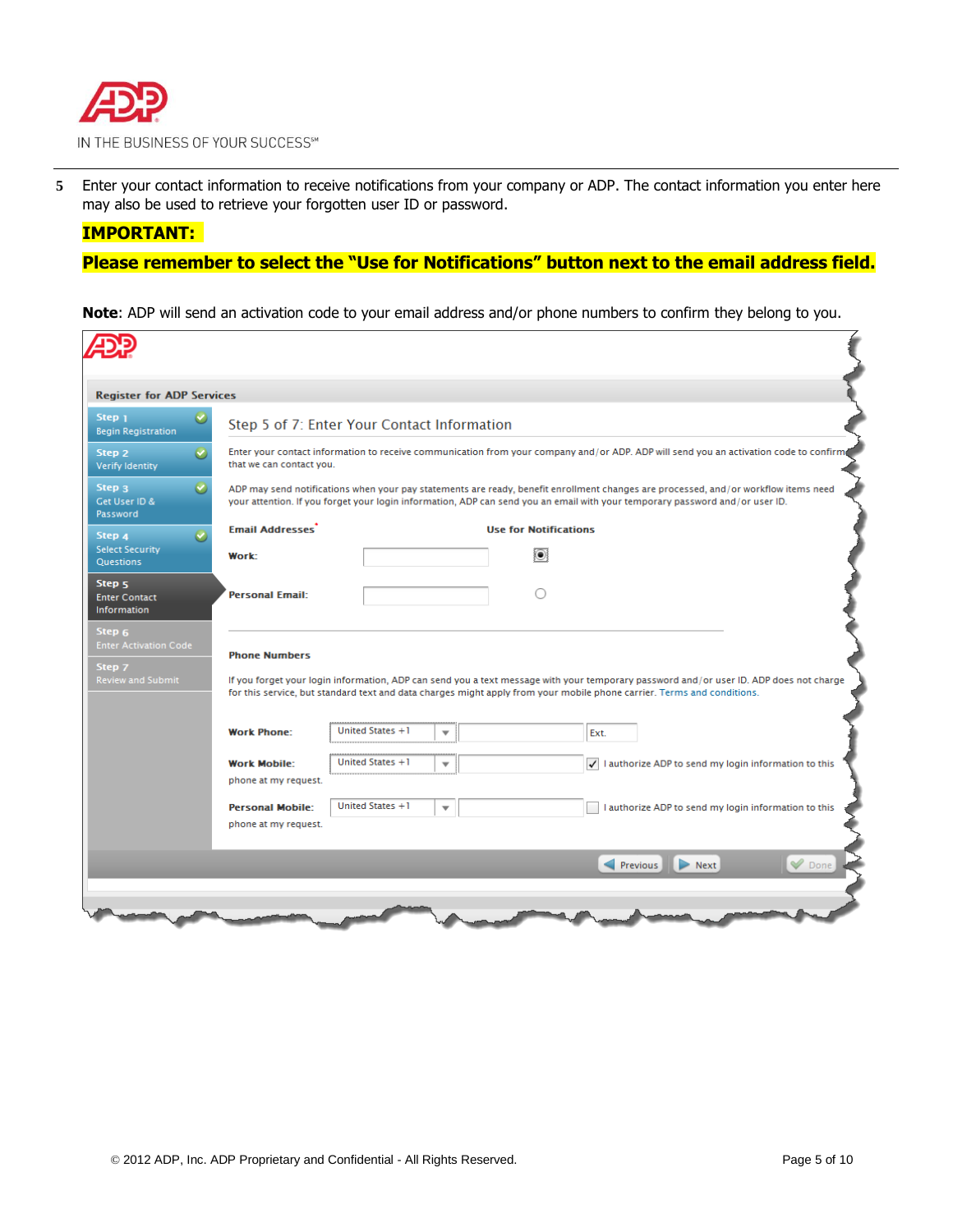

**6** Enter the activation code(s) you received from ADP for your email address and/or mobile phone numbers. By activating your email address and mobile phone numbers, you receive a temporary password and/or your user ID by email or as a text message from ADP, upon your request.

**Note**: You may need to wait longer for an activation code to arrive by email. There can be a delay due to Internet traffic, your service provider, firewalls, etc. If you did not receive your activation code or prefer to complete this step later, you can skip this step and follow the instructions in the registration confirmation email.

| <b>Register for ADP Services</b>                                                        |                                                                                                                                                                                                                                                                                                                       |
|-----------------------------------------------------------------------------------------|-----------------------------------------------------------------------------------------------------------------------------------------------------------------------------------------------------------------------------------------------------------------------------------------------------------------------|
| Step <sub>1</sub><br><b>Begin Registration</b>                                          | Step 6 of 7: Enter Activation Code                                                                                                                                                                                                                                                                                    |
| Step 2<br>M<br>Verify Identity                                                          | An activation code has been sent to your email address and mobile phone numbers you selected. Activate your contact information now to                                                                                                                                                                                |
| Step <sub>3</sub><br>Get User ID &<br>Password                                          | ensure that they are in service and can be used to reach you.<br>Note: If you want to activate later or you did not receive your activation code(s), you may skip this step. Follow the instructions in your<br>registration confirmation email to activate at your earliest convenience.                             |
| Step 4<br><b>Select Security</b><br>Questions                                           | sample234345@testing.com                                                                                                                                                                                                                                                                                              |
| Step <sub>5</sub><br><b>Enter Contact</b><br><b>Information</b>                         | <b>Activation Code:</b>                                                                                                                                                                                                                                                                                               |
| Step <sub>6</sub><br><b>Enter Activation Code</b><br>Step 7<br><b>Review and Submit</b> | Note: You may need to wait longer for an activation code to arrive by email. There can be a delay due to Internet traffic, your service<br>provider, firewalls, etc. If you request a new activation code, the activation code previously issued to you will expire and become invalid<br>even if it has not arrived. |
|                                                                                         | Didn't receive a code? 2 Send a new activation code.                                                                                                                                                                                                                                                                  |
|                                                                                         |                                                                                                                                                                                                                                                                                                                       |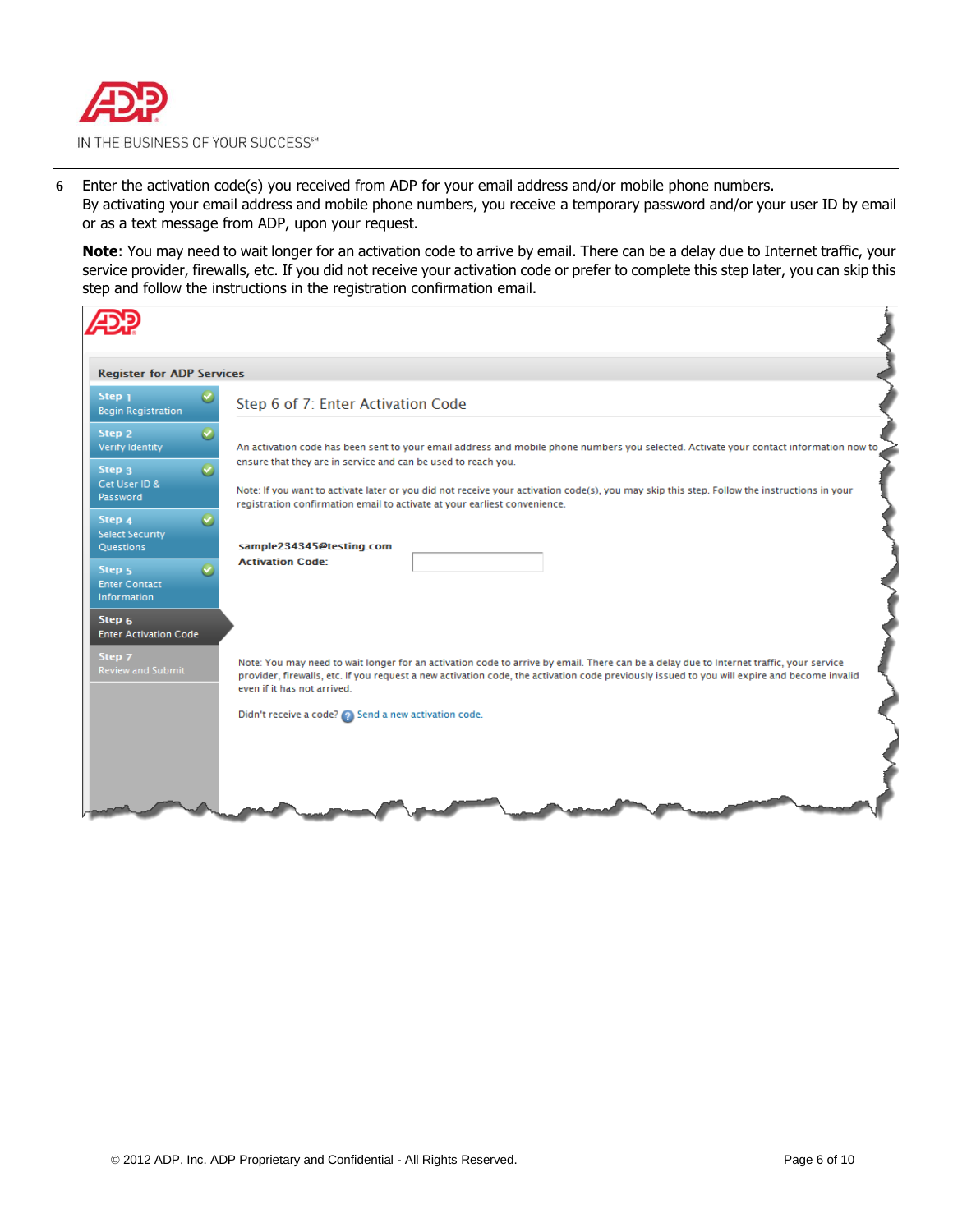

### **7** Review your information and click **Done**.

| <b>Register for ADP Services</b>                                      |                                       |                                                                                                                                      |
|-----------------------------------------------------------------------|---------------------------------------|--------------------------------------------------------------------------------------------------------------------------------------|
| $\bullet$<br>Step <sub>1</sub><br><b>Begin Registration</b>           |                                       | Step 7 of 7: Review and Submit                                                                                                       |
| $\boldsymbol{\Theta}$<br>Step 2<br>Verify Identity                    | Previous.                             | Review the information on this page; click Submit to confirm and continue. To make changes, use the left navigation options or click |
| $\bullet$<br>Step 3<br>Get User ID &                                  | User ID:                              |                                                                                                                                      |
| Password                                                              | <b>Security Questions and Answers</b> |                                                                                                                                      |
| $\bullet$<br>Step 4<br><b>Select Security</b><br>Questions            | <b>Question 1:</b><br>Answer 1:       | What is the first and last name of your oldest nephew?<br>Answer 1                                                                   |
| $\bullet$<br>Step <sub>5</sub><br><b>Enter Contact</b><br>Information | Question 2:<br>Answer 2:              | What was the first and last name of your first manager?<br>Answer 2:                                                                 |
| $\boldsymbol{\Theta}$<br>Step 6<br><b>Enter Activation Code</b>       | Question 3:<br>Answer 3:              | What was the name of your first pet?<br>Answer 3                                                                                     |
| Step 7<br><b>Review and Submit</b>                                    | <b>Contact Information</b>            |                                                                                                                                      |
|                                                                       | Work:                                 | sample234345@testing.com<br><b>Use for Notifications</b>                                                                             |
|                                                                       |                                       |                                                                                                                                      |
|                                                                       |                                       |                                                                                                                                      |
|                                                                       |                                       |                                                                                                                                      |
|                                                                       |                                       | $\blacktriangledown$ Done<br>Previous<br>$\triangleright$ Next                                                                       |
|                                                                       |                                       |                                                                                                                                      |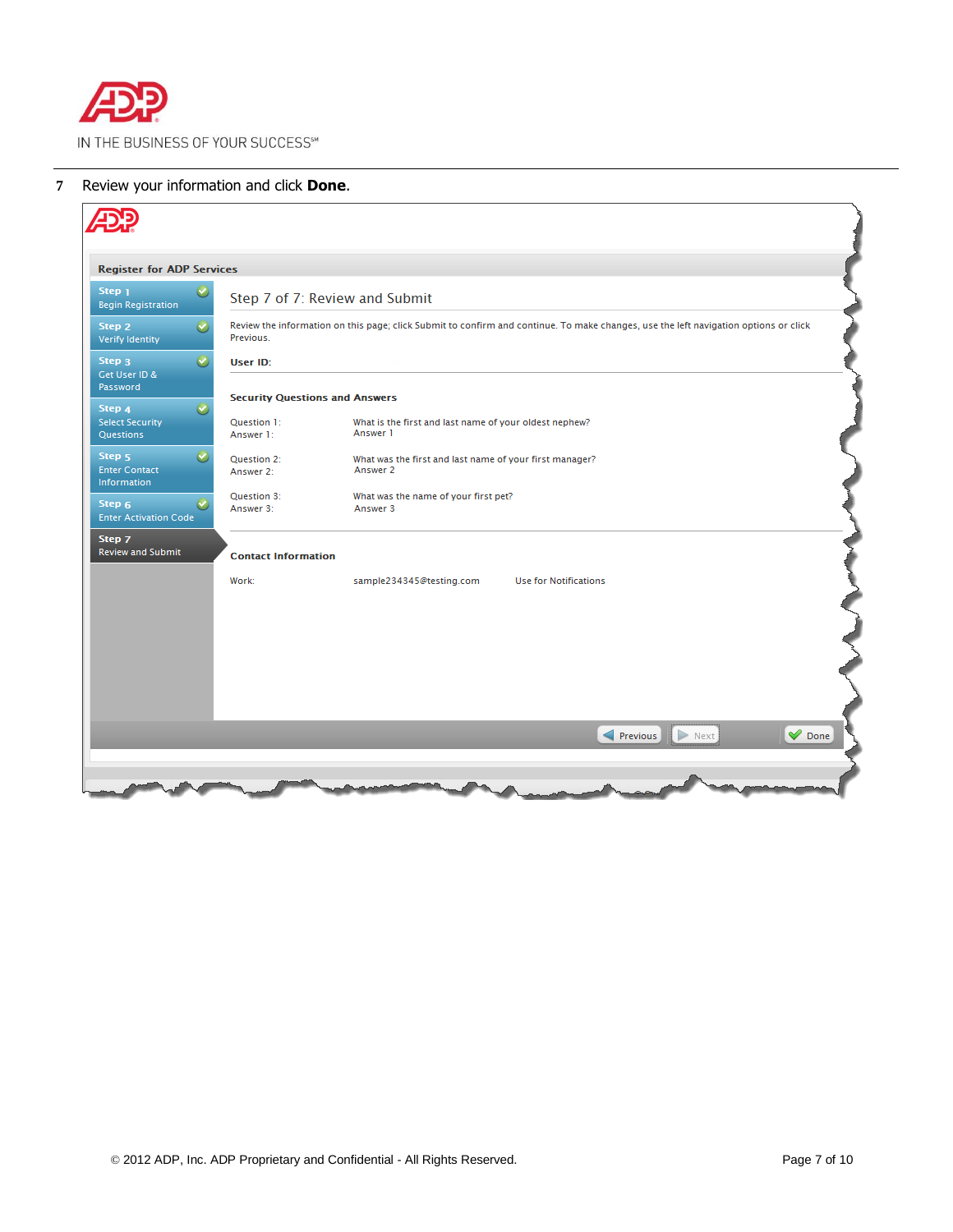

**8** Congratulations! You are now registered.

To access your ADP service, click **Log In** to manage your account information to keep it accurate.

|         | <b>Register for ADP Services</b>                                                                                                                                                                                                                                                                                                                                                                                                                                                                                                                                                         |
|---------|------------------------------------------------------------------------------------------------------------------------------------------------------------------------------------------------------------------------------------------------------------------------------------------------------------------------------------------------------------------------------------------------------------------------------------------------------------------------------------------------------------------------------------------------------------------------------------------|
|         | Your registration is complete!                                                                                                                                                                                                                                                                                                                                                                                                                                                                                                                                                           |
|         | Go Mobile with ADP <sup>●</sup><br>ADP Mobile Solutions provides the tools and information you need-anytime, anywhere. Depending on the ADP services your company uses, you can<br>view pay statements, contact colleagues, view company news, and more on your supported mobile device. Learn more.<br>Ready to Get Started with ADP <sup>®</sup> Mobile Solutions?<br>Log in with the user ID and password that you just created. For future logins, you can continue to use your password or create a mobile PIN from the<br>Settings menu on your mobile device-the choice is yours. |
|         | Log In to Your ADP Service<br>The following ADP services are currently available to you. To access a service, select the service and click Log In. You will be required to enter your user ID and<br>password to continue.                                                                                                                                                                                                                                                                                                                                                               |
| Log In  | <b>ADP</b> service                                                                                                                                                                                                                                                                                                                                                                                                                                                                                                                                                                       |
| Privacy | © Copyright 2012 Automatic Data Processing, Inc.<br>Legal                                                                                                                                                                                                                                                                                                                                                                                                                                                                                                                                |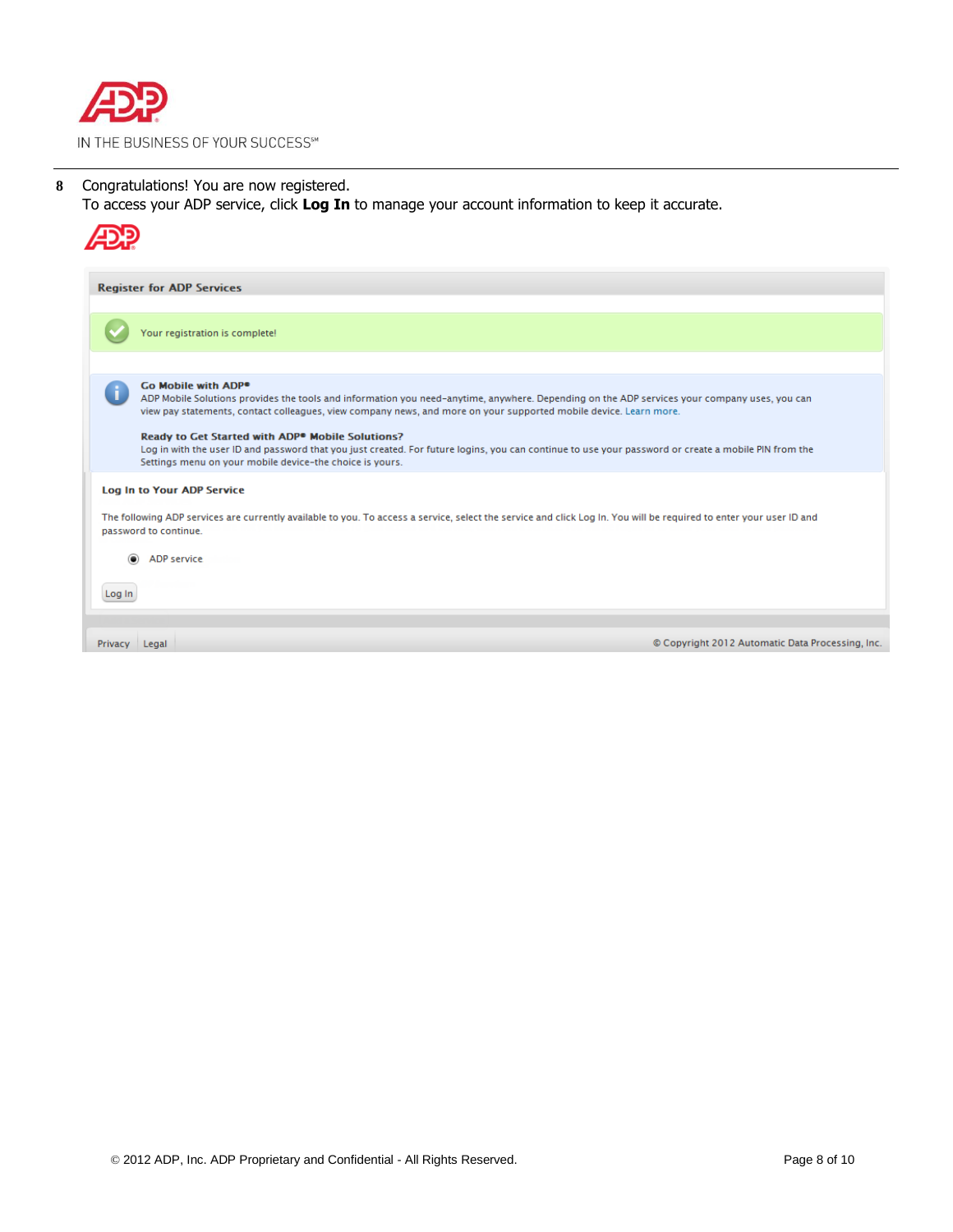

## **Need Help? Forgot Your Password?**

Once registered, you can use your user ID and password to log in and access your ADP service. If you forget your password, you can use the "**Forgot your password**?" link on your ADP service web site to reset your password.

During this process, you will be required to verify that you are the rightful owner of the account to protect your personal information.

Complete the following steps.

- 1. Enter your user ID to identify yourself.
- 2. Select the reset method:
	- Request temporary password to be sent via email to your activated email address.
	- Request temporary password to be sent as a text message to your activated mobile phone number.
	- Request to answer security questions and reset the password on the screen.

**Note**: If you have not yet activated your email address and/or your mobile phone numbers, the email and text message options will not be available to you. Use the option to reset your password on the screen.

3. Follow the instructions on the site to reset your password.



| <b>Reset Your Password</b>         |                                                                                                                                                                |                                         |                                 |                        |                                                  |      |
|------------------------------------|----------------------------------------------------------------------------------------------------------------------------------------------------------------|-----------------------------------------|---------------------------------|------------------------|--------------------------------------------------|------|
| Step 1<br><b>Identify Yourself</b> | Step 2<br>Select Reset Method                                                                                                                                  | Step <sub>3</sub><br>Verify Information | Step 4<br><b>Reset Password</b> | Step 5<br>Confirmation |                                                  |      |
|                                    | Step 1 of 5: Identify Yourself                                                                                                                                 |                                         |                                 |                        |                                                  |      |
| identity.                          | ADP is committed to protecting your privacy and ensuring that only you can access your information. We ask for some personal information so we can verify your |                                         |                                 |                        |                                                  |      |
| User ID:                           |                                                                                                                                                                |                                         |                                 |                        |                                                  |      |
|                                    |                                                                                                                                                                |                                         |                                 |                        |                                                  |      |
|                                    |                                                                                                                                                                |                                         |                                 |                        |                                                  |      |
|                                    |                                                                                                                                                                |                                         |                                 |                        |                                                  |      |
|                                    |                                                                                                                                                                |                                         |                                 |                        |                                                  |      |
|                                    |                                                                                                                                                                |                                         |                                 |                        |                                                  |      |
|                                    |                                                                                                                                                                |                                         |                                 |                        |                                                  |      |
|                                    |                                                                                                                                                                |                                         |                                 |                        |                                                  |      |
|                                    |                                                                                                                                                                |                                         |                                 |                        | Next                                             |      |
| <b>8</b> Cancel                    |                                                                                                                                                                |                                         |                                 | Previous               |                                                  | Oone |
| Privacy Legal                      |                                                                                                                                                                |                                         |                                 |                        | © Copyright 2012 Automatic Data Processing, Inc. |      |

**Note**: If you are unable to reset your password, contact your company administrator for assistance.